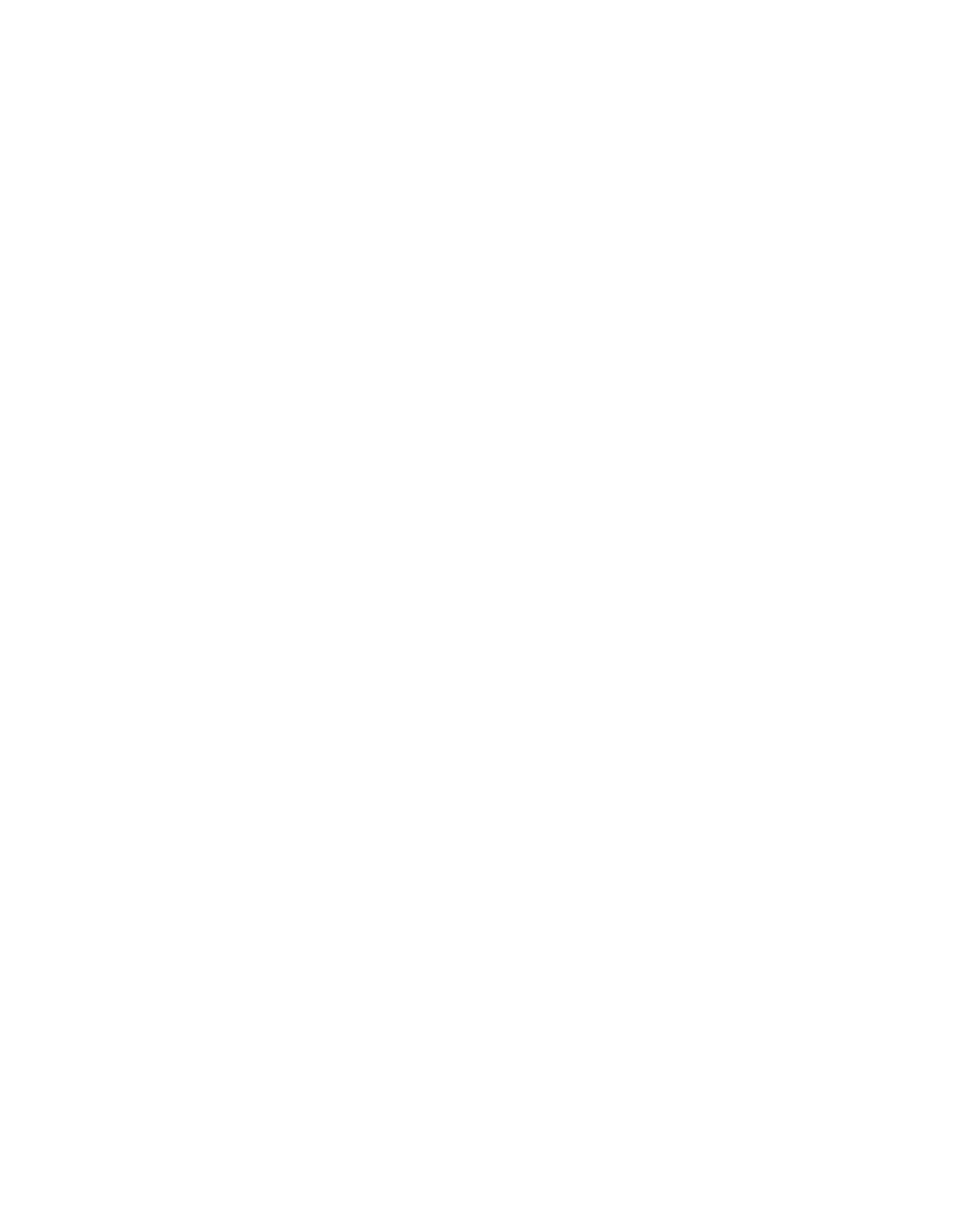# **Partner Institutes**

The World Economic Forum's Centre for the New Economy and Society is pleased to acknowledge and thank the following organizations as its valued Partner Institutes, without which the realization of The Global Competitiveness Report 2019 would not have been feasible:

# **Albania**

Institute for Contemporary Studies & Tirana Business University College Artan Hoxha, President Helton Cevi, Project Coordinator Oltion Valisi, Researcher

# **Algeria**

Centre de Recherche en Economie Appliquée pour le Développement (CREAD) Yacine Belarbi, Director Khaled Menna, Director of Macroeconomics and Economic Integration

# **Angola**

Jobartis João Freitas, Country Manager Luis Verdeja, Director

# **Argentina**

IAE Business School—Universidad Austral Eduardo Luis Fracchia, Director of Academic Department of Economics Martin Calveira, Research Assistant

#### **Armenia**

Economy and Values Research Center Manuk Hergnyan, Chairman Sara Zakaryan, Research Associate Sevak Hovhannisyan, Board Member and Senior Associate

# **Australia**

Australian Industry Group Colleen Dowling, Senior Research Analyst Innes Willox, Chief Executive Julie Toth, Chief Economist

#### **Austria**

Austrian Institute of Economic Research (WIFO) Alexandros Charos Christoph Badelt, Director Michael Peneder

# **Azerbaijan**

Azerbaijan Marketing Society Ashraf Hajiyev, Coordinator Fuad Aliyev, Consultant Nigar Huseynzade, Chairman

# **Bahrain**

Bahrain Economic Development Board Khalid Al Rumaihi, Chief Executive Nada Azmi, Director, Competitiveness Advocacy Rana Abdel Haq, Executive, Competitiveness Advocacy

# **Bangladesh**

Centre for Policy Dialogue (CPD) Fahmida Khatun, Executive Director Mustafizur Rahman, Professor and Distinguished Fellow Khondaker Golam Moazzem, Research Director

## **Barbados**

Sir Arthur Lewis Institute of Social and Economic Studies (SALISES) University of West Indies (Cave Hill Campus, Barbados) Don Marshall, Senior Fellow and Director Jonathan Lashley, Senior Fellow

#### **Benin**

Institut de Recherche Empirique en Economie Politique (IREEP) Léonard Wantchekon, Director Stéphania Houngan, Research Associate

# **Bosnia and Herzegovina**

MIT Center, School of Economics and Business, University of Sarajevo Zlatko Lagumdzija, Professor Jasmina Selimovic, Dean Amra Kapo, Assistant Professor

# **Botswana**

Botswana National Productivity Centre Letsogile Batsetswe, Research Consultant and Statistician Phumzile Thobokwe, Manager, Information and Research Services Department Teedzani Majaule, Acting Executive Director

## **Brazil**

Fundação Dom Cabral (FDC), Innovation and Entrepreneurship **Center** Ana Burcharth, Associate Professor Carlos Arruda, Professor and Director Debora Rodrigues Dias, Research Assistant

#### **Brunei Darussalam**

Universiti Teknologi Brunei Hajah Noor Maya binti Haji Md. Salleh, Acting Vice Chancellor Ulaganathan Subramanian, Senior Assistant Professor Wida Sustanty biniti Haji Suhaili, Assistant Professor

#### **Bulgaria**

Center for Economic Development Maria Prohaska, Director

#### **Burkina Faso**

Chambre de Commerce et d'Industrie du Burkina Faso (CCI-BF) Issaka Kargougou, Directeur Général Thimothée Dabire, Directeur des Etudes et de la Stratégie Raïssa Zoungrana/Kormodo, Chef du Service Statistiques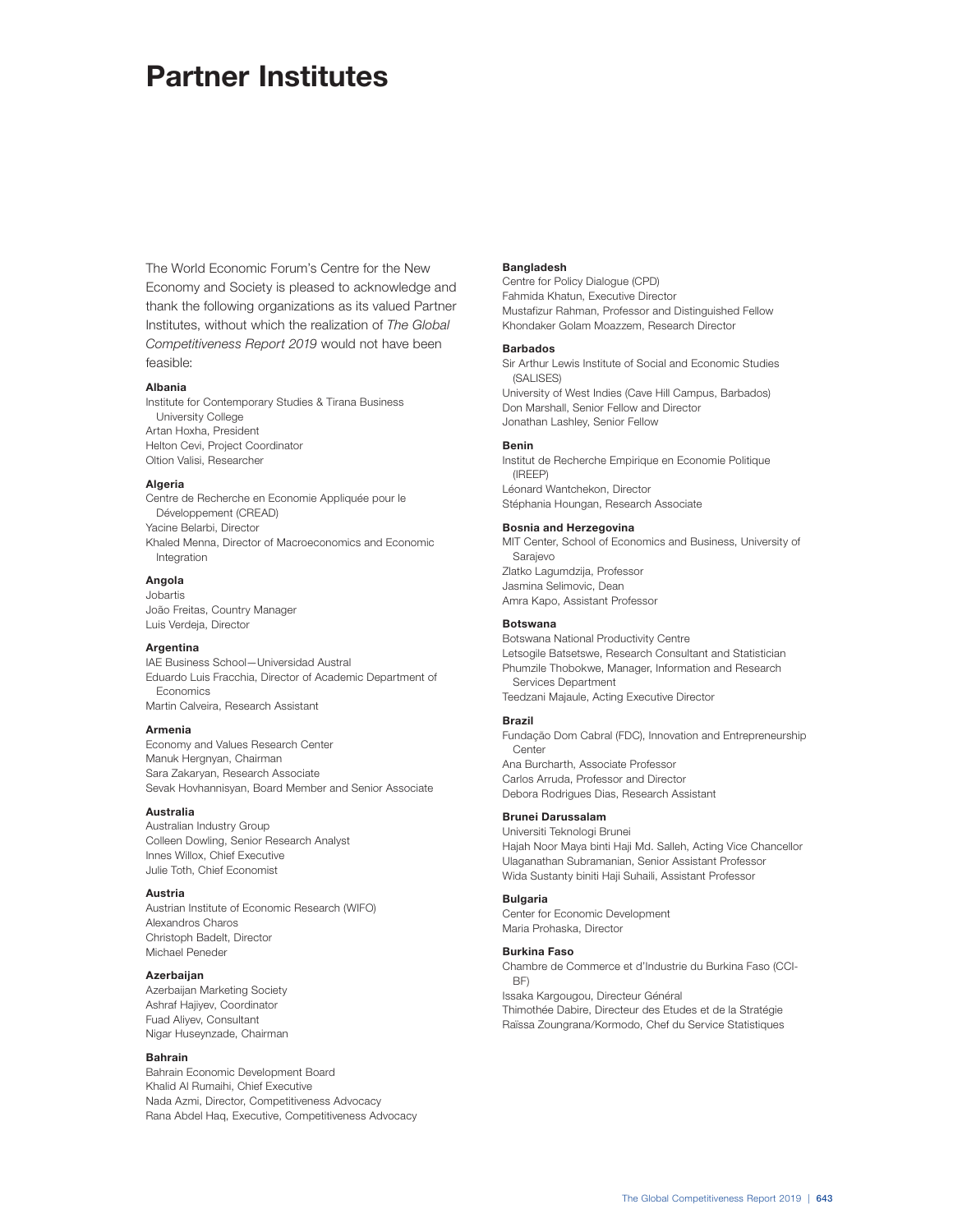#### **Burundi**

Faculty of Economics and Management, Research Centre for Economic and Social Development (CURDES), University of Burundi Arcade Ndoricimpa, Associate Professor,

CURDES Center Director Léonidas Ndayizeye, Associate Professor and Head of Department

Willy-Marcel Ndayitwayeko, Associate Professor and Dean

## **Cambodia**

Nuppun Research and Consulting Co., Ltd Eng Sokha, Researcher Khin Pisey, Managing Director Riddhy Vidou, Research Assistant

## **Cameroon**

Comité de Compétitivité (Competitiveness Committee) Justin Otsin, Expert Senior Survey Lucien Sanzouango, Secrétaire Permanent (Permanent Secretary)

# **Canada**

The Conference Board of Canada Eleni Kachulis, Research Associate Michael Burt, Executive Director

#### **Cape Verde**

Center for Applied Statistics and Econometrics Research – INOVE Frantz Tavares, Chief Executive Officer Jerónimo Freire, Project Manager Júlio Delgado, Director

# **Chad**

Centre d'Études et de Recherches sur la Gouvernance, les Industries Extractives et le Développement durable (CERGIED) Gilbert Maoundonodii, Director Mbairassem Simael, Researcher

# **Chile**

School of Government, Universidad Adolfo Ibáñez Eliana Nunez, Assistant Ignacio Briones, Dean Julio Guzman, A.T. Professor

# **Colombia**

National Planning Department - DNP Gloria Alonso, Director Juan Sebastian Robledo, Director, Innovation and Private Sector Development Sara Patricia Rivera, Project Manager

Colombian Private Council on Competitiveness Rosario Córdoba, President Helena García, General Vice President Santiago Matallana, Technical Vice President

#### **Congo, Democratic Republic of**

Congo-Invest Consulting (CIC) Alphonse Mande, Project Coordinator Marie-France Mpiry, Consultant Teza Bila, Managing Director

## **Côte d'Ivoire**

Chambre de Commerce et d'Industrie de Côte d'Ivoire Kouakou Germain Yao, Directeur des Etudes et de l'Information Economique

Centre de Promotion des Investissements en Côte d'Ivoire (CEPICI)

Esmel Emmanuel Essis, Directeur Général, Secrétaire d'Etat auprès du Premier Ministre en charge de la Promotion de l'Investissement Privé

Ramatou Fall, Directeur de l'Environnement des Affaires Simon Meledje, Chef de Service Planification et Suivi-Evaluation

#### **Croatia**

National Competitiveness Council Ivica Mudrinic, President Jadranka Gable, Advisor Kresimir Jurlin, Research Fellow

# **Cyprus**

European University Cyprus Bambos Papageorgiou, Project Coordinator

Bank of Cyprus Kyriacos Antoniou, Liaison and Governance Officer Michalis Persianis, Director for Corporate Affairs

# **Czech Republic**

CMC Graduate School of Business Tomáš Janča, Executive Director

# **Denmark**

Danish Technological Institute Karsten Frøhlich Hougaard, Center Director, Center for Business and Policy Analysis Stig Yding Sørensen, Senior Specialist, Center for Business and Policy Analysis

#### **Ecuador**

ESPAE Graduate School of Management, Escuela Superior Politécnica del Litoral (ESPOL) Xavier Ordeñana, Dean Sara Wong, Professor Tania Tenesaca, Project Coordinator

## **Egypt**

The Egyptian Center for Economic Studies (ECES) Abla Abdel Latif, Executive Director and Director of Research Khaled Wahid, Head of Statistical Department

## **Estonia**

Estonian Institute of Economic Research (EKI) Marje Josing, Director Kiira Martens, Researcher In collaboration with Tanel Rebane from Enterprise Estonia (EAS)

## **Eswatini**

Business Eswatini Musa Maseko, Head of Trade and Commerce Unit Nancy Sibiya, Head of Legal Unit Nozipho Msibi, Head of Human Capital Unit

## **Ethiopia**

African Institute of Management, Development and Governance Adugna Girma, Manager Tegegne Teka, Senior Expert and Team Leader

#### **Finland**

ETLA—The Research Institute of the Finnish Economy Aki Kangasharju, Managing Director Markku Lehmus, Head of Forecasting Ville Kaitila, Researcher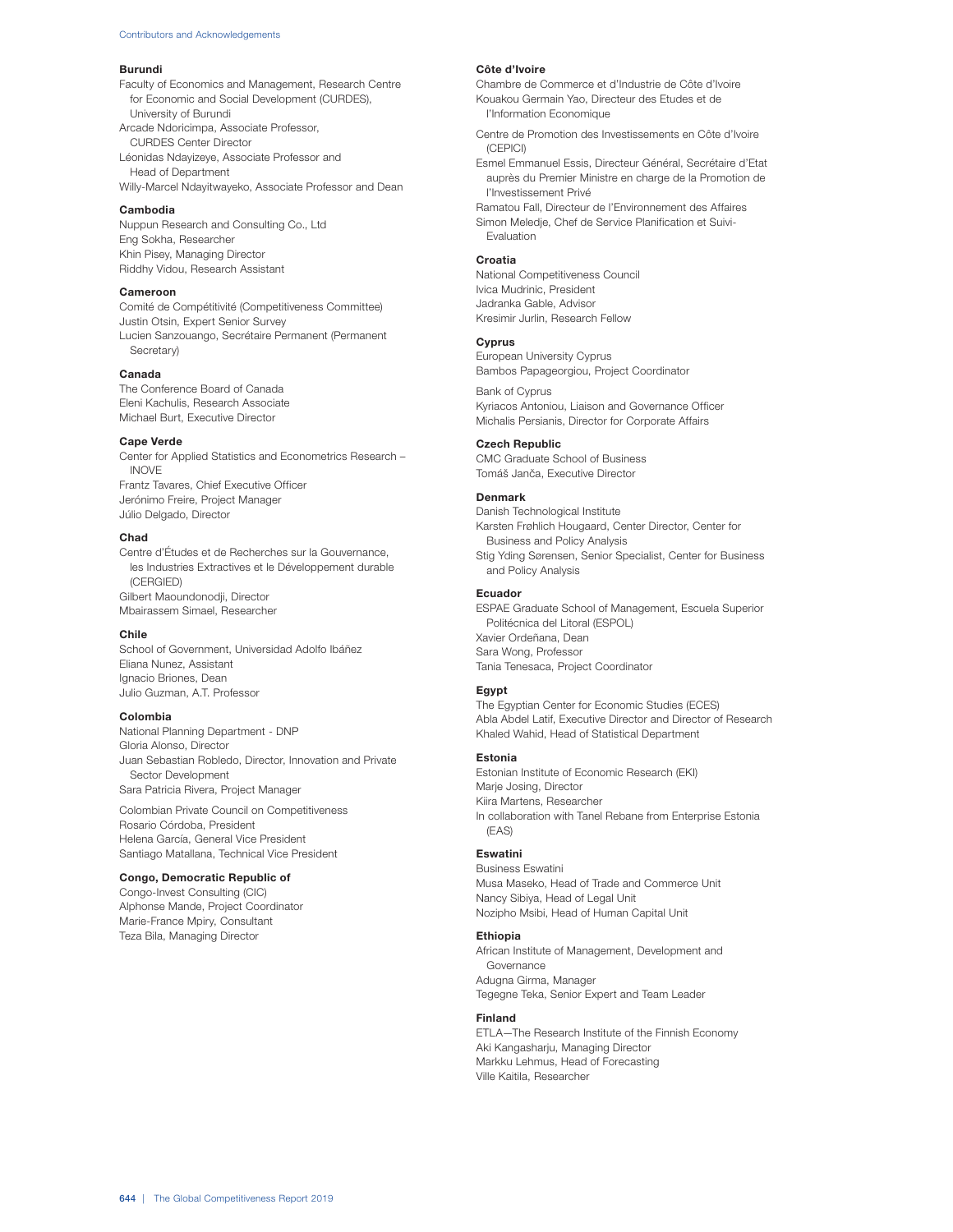## **Gabon**

Cabinet Regis & Associés Regis Loussou Kiki, Coordonnateur de l'enquête

#### **Gambia, The**

The Gambia Economic and Social Development Research Institute (GESDRI) Makaireh A. Njie, Director

#### **Georgia**

TSU Center for Analysis and Forecasting Vakhtang Charaia, Executive Director Otar Anguridze, Head of the Board Mamuka Tsereteli, Chief Economist

# **Germany**

WHU—Otto Beisheim School of Management Michael Frenkel, Professor, Chair of Macroeconomics and International Economics Ralf Fendel, Professor, Chair of Monetary Economics

#### **Ghana**

Association of Ghana Industries (AGI) John Defor, Director for Policy & Research Seth Twum-Akwaboah, Chief Executive Officer Yaw Adu Gyamfi, President

# **Greece**

SEV Hellenic Federation of Enterprises Michael Mitsopoulos, Director, Business Environment and

Regulatory Affairs

Thanasis Printsipas, Associate Advisor, Macroeconomic Analysis and European Policy

# **Guatemala**

FUNDESA

Juan Carlos Paiz, President of the Board of Directors Juan Monge, Vice President of the Board of Directors Juan Carlos Zapata, Chief Executive Officer

# **Guinea**

Confédération Patronale Des Entreprises De Guinée Hadja Aïssatou Gnouma Traore, Présidente Kerfalla Camara, 1er Vice-Président chargé de l'International Mohamed Benogo Conde, Secrétaire Général

## **Haiti**

Group Croissance S.A. Kesner F. Pharel, Chief Executive Officer

University Quisqueya

# **Hong Kong SAR**

Hong Kong General Chamber of Commerce Watson Chan, Deputy Chief Executive Officer (Policy & Business Development) Wilson Chong, Senior Economist

# **Hungary**

KOPINT-TÁRKI Economic Research Ltd. Erika Rozsas, Project Assistant Éva Palócz, Chief Executive Officer Peter Vakhal, Project Manager

# **Iceland**

Innovation Center Iceland Elin Groa Karlsdottir, Project Manager Entrepreneur and SME Services

Karl Fridriksson, Managing Director of Entrepreneur and SME Services

#### **India**

LeadCap Knowledge Solutions Pvt. Ltd (LeadCap Ventures) Sangeeth Varghese, Managing Director Vidyadhar Prabhudesai, Director

## **Indonesia**

Center for Industry, SME & Business Competition Studies, University of Trisakti Ida Busnetti, Vice Director Tulus Tambunan, Director

# **Iran, Islamic Republic of**

Iran Chamber of Commerce, Industries, Mines and Agriculture, Deputy of Economic Affairs Monireh Amirkhanloo, Interim Deputy Director for Economic Affairs Mohammadreza Doostmohammadi, Project Manager Farnaz Safdari, Research Associate

## **Ireland**

Ibec, representing Irish Business Danny McCoy, Chief Executive Officer Fergal O'Brien, Director of Policy and Public Affairs Geraldine Anderson, Head of Research

## **Israel**

Manufacturers Association of Israel (MAI) Dan Catarivas, Foreign Trade & International Relations Director General Ruby Ginel, Chief Executive Officer Shraga Brosh, President

## **Italy**

SDA Bocconi School of Management Francesco A. Saviozzi, Associate Professor of Practice, Strategic and Entrepreneurial Management Department Paola Dubini, Associate Professor, Bocconi University

## **Jamaica**

Mona School of Business & Management (MSBM), The University of the West Indies, Mona David McBean, Executive Director Patricia Douce, Project Administrator, Professional Services Unit

William Lawrence, Director, Professional Services Unit

#### **Japan**

Keizai Doyukai (Japan Association of Corporate Executives) Hironori Saito, General Manager for Policy Studies

## **Jordan**

Ministry of Planning and International Cooperation Mary Kawar, Minister of Planning and International Cooperation Zeina Toukan, Secretary General/Ministry of Planning and

International Cooperation Ghada Issa, Head of Competitiveness Division/Ministry of

Planning and International Cooperation

# **Kazakhstan**

Center for Strategic Initiatives Adilov Ulan, Consultant Aitur Azat, Project Manager Sarkeyev Bakhytzhan, Director

# **Kenya**

Institute for Development Studies, University of Nairobi Karuti Kanyinga, Research Professor and Director, Institute for Development Studies Paul Kamau, Senior Research Fellow, Institute for Development Studies

Vincent Mugo, Project Assistant, Institute for Development Studies

# **Korea, Republic of**

Korea Development Institute

Joonghae Suh, Executive Director, Economic Information and Education Center

Youngho Jung, Head, Public Opinion Analysis Unit Jiyeon Park, Senior Research Associate, Public Opinion

Analysis Unit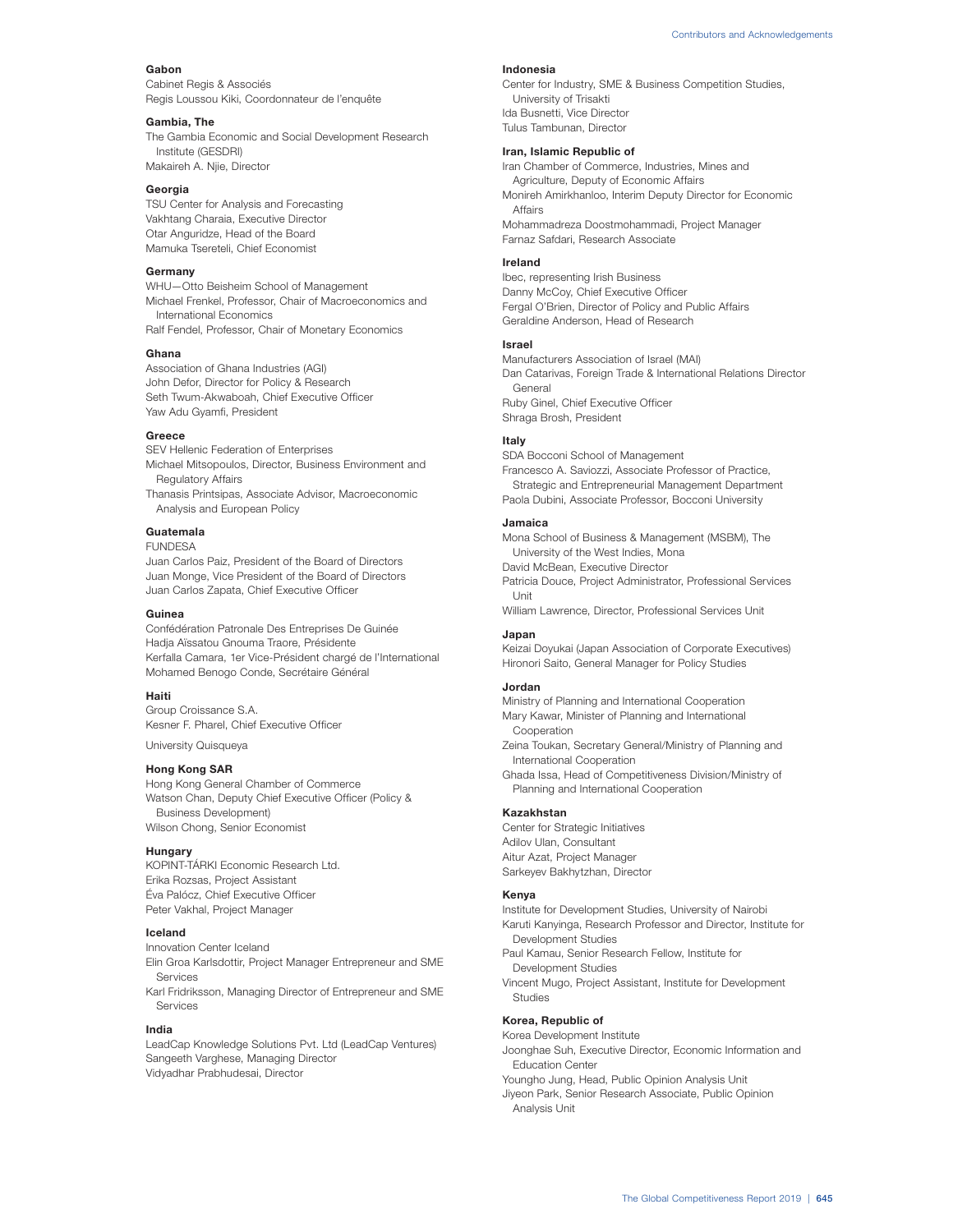#### **Kuwait**

Kuwait University Adel Al-Husainan, Committee Member Fahad Al-Rashid, Committee Chairman Sayer Al-Sayer, Committee Member

#### **Kyrgyz Republic** Economic Policy Institute

Marat Tazabekov, Chairman

# **Lao PDR**

Enterprise & Development Consultants Co., Ltd

# **Latvia**

Stockholm School of Economics in Riga Arnis Sauka, Head of the Centre for Sustainable Development

# **Lebanon**

InfoPro, Research Department Barrak Dbeiss, Project Manager Joseph Haddad, Research Operations Manager

## **Lesotho**

Private Sector Foundation of Lesotho Kutloano Sello, President, Researcher Manapo Mofolo, Researcher Thabo Ohesi, Chief Executive Officer

# **Lithuania**

Statistics Lithuania Daina Saulienė, Specialist, Knowledge Economy and Special Surveys Statistics Division Gediminas Samuolis, Head, Knowledge Economy and Special Surveys Statistics Division Vilija Lapėnienė, former Director General

# **Luxembourg**

Luxembourg Chamber of Commerce Jean-Baptiste Nivet, Research Analyst Laure Demezet, Research Analyst Marc Wagener, Chief Economist

#### **Madagascar**

Centre d'Etudes Economiques de l'Université d'Antananarivo Mamy Raoul Ravelomanana, Président de l'Université d'Antananarivo et Enseignant - Chercheur du Centre

d'Etudes Economiques

Tiarinisaina Olivier Ramiandrisoa, Enseignant - Chercheur du Centre d'Etudes Economiques

André Pierre Lazamanana, Enseignant - Chercheur du Centre d'Etudes Economiques

# **Malawi**

Malawi Confederation of Chambers of Commerce and Industry

Chancellor L. Kaferapanjira, Chief Executive Officer Madalitso M. Kazembe, Director, Business Environment and Policy Advocacy

Hope Chavula, Head, Real Sector and Macroeconomic Policy

# **Malaysia**

Malaysia Productivity Corporation (MPC) Abdul Latif Abu Seman, Director General Zainon Bakar, Director

## Mali

Groupe de Recherche en Economie Appliquée et Théorique (GREAT) Badiégué Diallo, Administrative and Financial Assistant Massa Coulibaly, Executive Director Moussa Coulibaly, Researcher

# Malta

Institute for Competitiveness Malta Adrian Said, Associate Matthew Castillo, Associate

# **Mauritania**

Mauritania Bicom-Service Commercial Habib Sy, Administrative Director and Analyst Modou Werzeg Fall, Financial Director Ousmane Samb, Technical and Marketing Director

# **Mauritius**

Economic Development Board Ken Poonoosamy, Deputy Chief Executive Officer Manaesha Fowdar, Senior Investment Executive

## **Mexico**

Mexican Institute for Competitiveness (IMCO) Manuel J. Molano Ruiz, Deputy General Director Romina Giron Palau, Communications Coordinator César Ruiz Sosa, Researcher and Editor

Ministry of the Economy Ernesto Acevedo Fernández, Undersecretary of Industry and Commerce Jorge Arreola Cavazos, Head of the Competitiveness Unit

# **Moldova**

Academy of Economic Studies of Moldova (AESM) Corneliu Gutu, Director Grigore Belostecinic, Rector Lidia Gutu

#### **Mongolia**

Open Society Forum (OSF) Erdenejargal Perenlei, Executive Director Oyunbadam Davaakhuu, Manager of Economic Policy Program

# **Montenegro**

Institute for Strategic Studies and Prognoses (ISSP) Jadranka Kaludjerovic, Program Director Maja Drakic Grgur, Project Manager Veselin Vukotic, President

#### **Morocco**

Confédération Générale des Entreprises du Maroc (CGEM) Salaheddine Mezouar, President Si Mohamed Elkhatib, Project Head, Commission Climat des Affaires et Partenariat

# **Mozambique**

EconPolicy Research Group, Lda. Mwikali Kieti, Project Coordinator Peter Coughlin, Director

# **Namibia**

Institute for Public Policy Research (IPPR) Graham Hopwood, Executive Director Ndapunikwa Fikameni, Research Associate Salmi Shigwedha, Research Associate

## **Nepal**

Competitiveness and Development Institute (CODE) Ramesh Chandra Chitrakar, Professor, Country Coordinator and Team Leader Menaka Shrestha, Team Member

# **Netherlands**

Amsterdam Centre for Business Innovation, Amsterdam Business School, University of Amsterdam Henk W. Volberda, Director and Professor

# **New Zealand**

BusinessNZ Kathryn Asare, Project Manager Kirk Hope, Chief Executive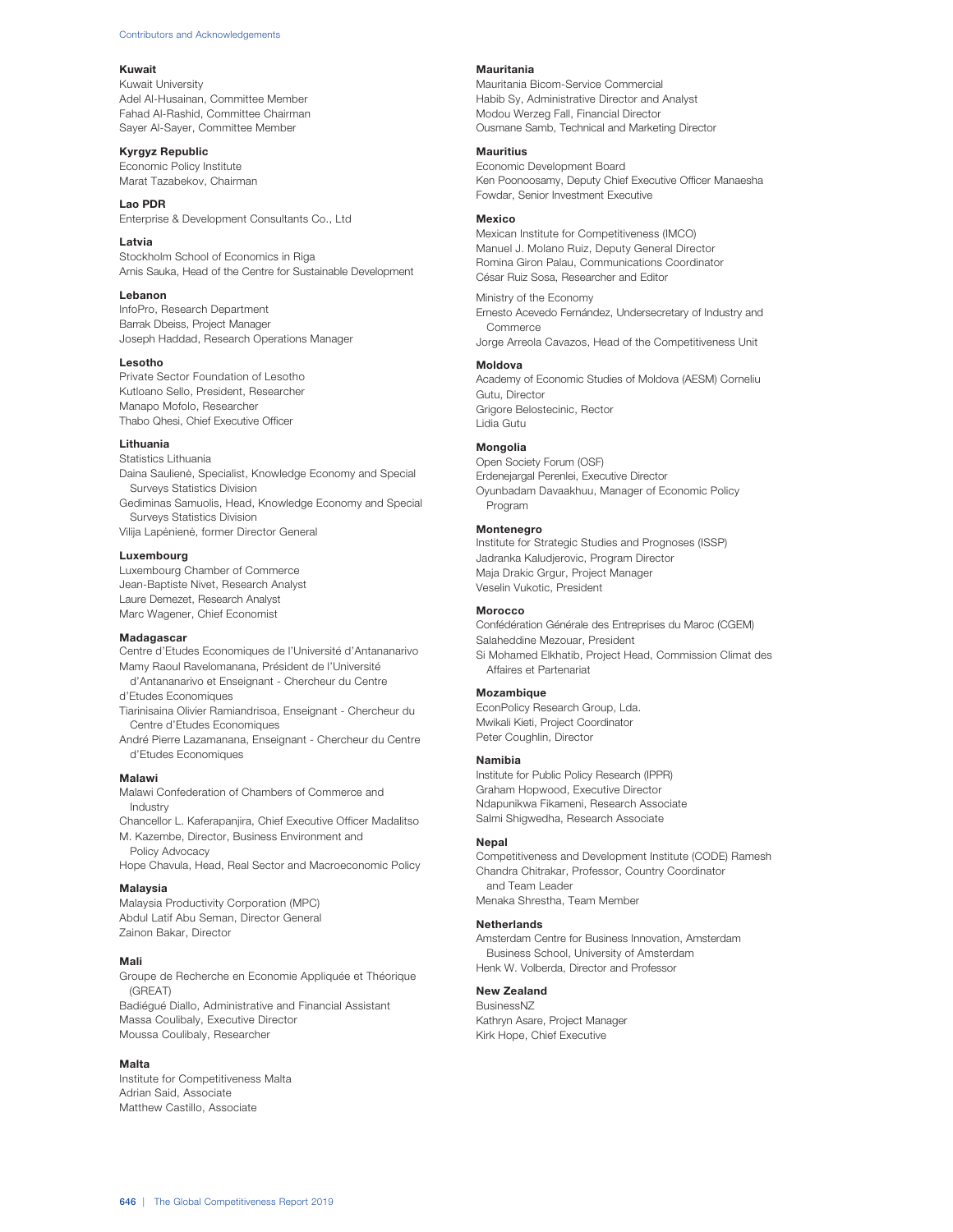#### **Nigeria**

Nigerian Economic Summit Group (NESG) Olajire Onatade-Abati, Research Economist Olaoye Jaiyeola, Chief Executive Officer Olusegun Omisakin, Head of Research and Publication

# North Macedonia

Economic Chamber of North-West Macedonia Drilon Iseni, Executive Director Milaim Ameti, Operational Manager Mersim Memedi, Research Assistant

## **Oman**

National Competitiveness Office Bader Shaikhan Al Abdali, Head of international Indexes and Simulation Programs Buthaina Hilal Al-Saadi, Statistician Nadia Al Balushi, Head of International Cooperation and Media

# **Pakistan**

Mishal Pakistan Amir Jahangir, Chief Executive Officer Parisey Tariq, Program Manager Puruesh Chaudhary, Director of Content

## **Paraguay**

Fundación Paraguaya de Cooperación y Desarrollo Martin Burt, Founder and Chief Executive Officer Luis Fernando Sanabria, Chief Operating Officer Fernando Sanabria, Institutional Management Assistant

## **Peru**

Centro de Desarrollo Industrial (CDI), Sociedad Nacional de Industrias Luis Tenorio, Executive Director Maria Elena Baraybar, Project Assistant Benoni Sanchez, System Administrator

#### **Philippines**

Makati Business Club (MBC) Coco Alcuaz, Executive Director Edgar O. Chua, Chairman Elizabeth A. Bautista, Programs Officer

#### **Poland**

Department of Economic Analysis, National Bank of Poland Piotr Boguszewski, Economic Advisor Piotr Szpunar, Director

## **Portugal**

PROFORUM, Associação para o Desenvolvimento da **Engenharia** 

Ilídio António de Ayala Serôdio, President of the Board of Directors

Helena Roquette, Secretary of the President Raquel Magalhaes, Secretary General of PROFORUM

Fórum de Administradores de Empresas (FAE) Paula Carmona, President David Braga Malta, Member Susana Lourenco, Executive Assistant

#### **Qatar**

Qatari Businessmen Association (QBA) Issa Abdull Salam Abu Issa, Secretary-General Sarah Abdallah, Deputy General Manager

Social and Economic Survey Research Institute (SESRI) Hassan Al Sayed, Director Raymond Carasig, Senior Survey Support Specialist

#### **Romania**

ADAF (Association of Women Entrepreneurship Development) Cornelia Rotaru, President Mariana Nicolae, Vice-President Gela Rotaru, Secretary

The Chamber of Commerce and Industry of Romania Cristina Mihai, Director, Internal Relations and ICC Romania

# **Russian Federation**

Eurasia Competitiveness Institute (ECI) Alexey Prazdnichnykh, Managing Director Nikita Popov, Project Associate

# **Rwanda**

Rwanda Development Board Jean Paul Baruhura, Tracking and Reporting Specialist Kennedy Kalisa, Strategy Analyst Louise Kanyonga, Head of Strategy and Competitiveness Department Lucia Perez Villar, Competitiveness Analyst

# **Saudi Arabia**

Alfaisal University Mohammed Kafaji, Director of Quality Assurance and Accreditation National Competitiveness Center (NCC) Eiman Habbas Al-Mutairi, CEO of the National Competitiveness Centre Waleed Al-Rudaian, Execution Director Salman Al-Tukhaifi, Analytical Director

Abdulrahman Al-Ghamdi, Specialist Research and Reporting

# **Senegal**

Centre de Recherches Economiques Appliquées (CREA), Université Cheikh Anta Diop of Dakar Babacar Sène, Directeur du Centre de Recherches Economiques Appliquées, Coordonnateur de l'enquête

Mamadou Marone, Superviseur des enquêteurs, Chercheur au CREA

# **Serbia**

Foundation for the Advancement of Economics (FREN) Aleksandar Radivojevic, Project Coordinator Jelena Zarkovic Rakic, Director Svetozar Tanaskovic, Researcher

## **Seychelles**

Better Life Foundation Selma Francis-Belle, Vice Chairman Anita Stravens, Administrator Tira Simeon, Administrator

# **Singapore**

Singapore Economic Development Board Cheng Wai San, Director, Research and Statistics Unit Teo Xinyu, Executive Officer, Research and Statistics Unit

# **Slovak Republic**

Business Alliance of Slovakia (PAS) Peter Serina, Executive Director Peter Golias, Member of the Board Robert Kicina, Member of the Board

#### **Slovenia**

Institute for Economic Research Peter Stanovnik, Professor Sonja Uršič, Senior Research Assistant

University of Ljubljana, Faculty of Economics Mateja Drnovšek, Full Professor

#### **South Africa**

Business Leadership South Africa Bonang Mohale, Chief Executive Officer Tebele Makhetha, Head of Policy and Legislation

Business Unity South Africa

Olivier Serrao, Executive Director, Economic and Trade Policy Tyson Thamsanqa Sibanda, Co-Ordinator, Economic and Trade Policy